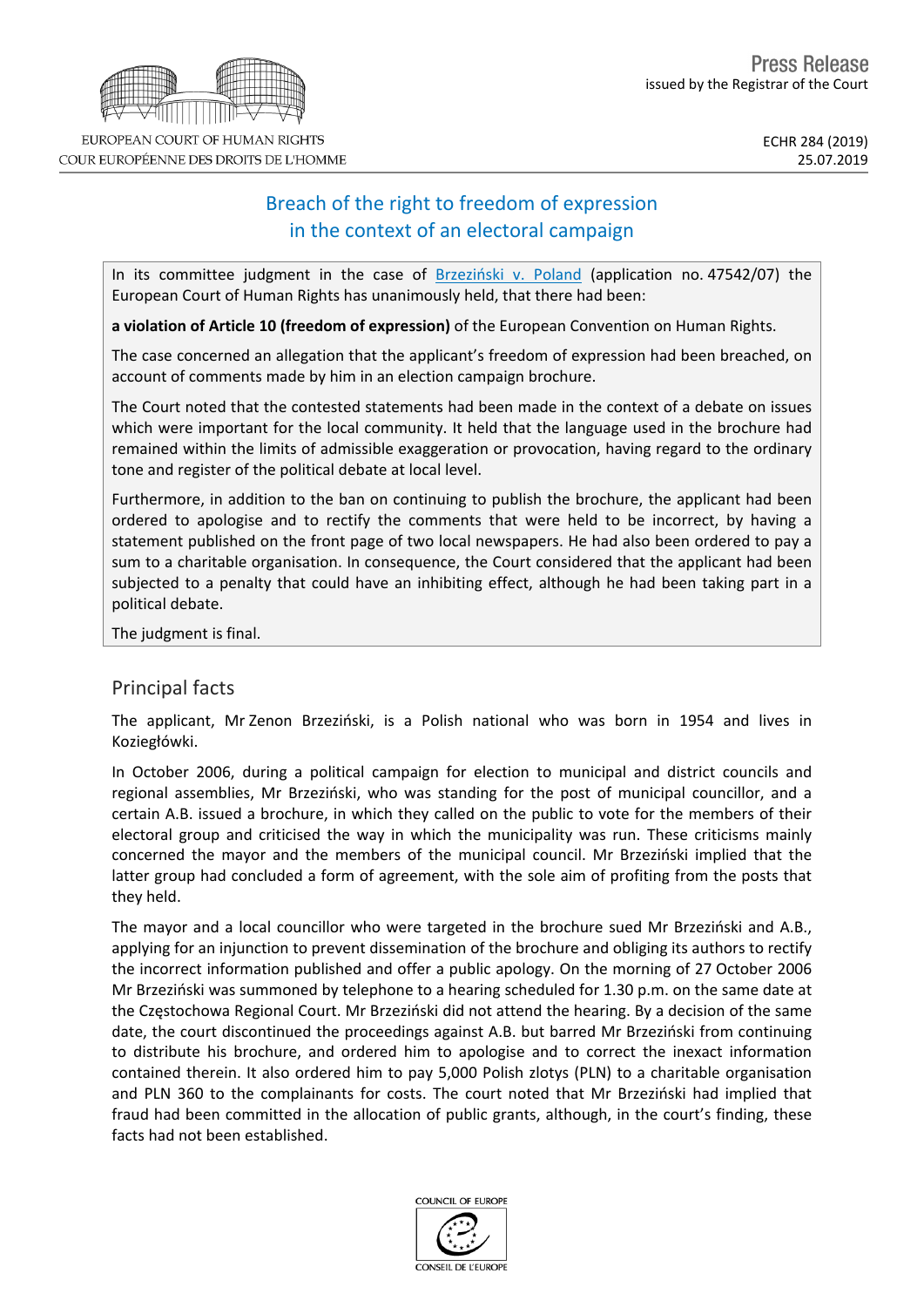On 19 April 2007 the court of appeal examined an appeal against the decision of 27 October 2006 and dismissed it. It confirmed that Mr Brzeziński had been lawfully notified of the hearing and held that the evidence available to the regional court corroborated this conclusion.

### Complaints, procedure and composition of the Court

The application was lodged with the European Court of Human Rights on 24 October 2007.

Relying on Article 10 (freedom of expression), the applicant alleged that there had been a breach of his right to freedom of expression. Relying on Article 6 (right to a fair hearing), he complained about the lack of fairness in the proceedings brought against him on the basis of section 72 of the Local Elections Act before the first-instance and appeal courts. He accused the national courts of failing to allow him to defend himself.

Judgment was given by a Committee of three judges, composed as follows:

Armen **Harutyunyan** (Armenia), *President*, Krzysztof **Wojtyczek** (Poland), Pere **Pastor Vilanova** (Andorra),

and also Renata **Degener**, *Deputy Registrar.*

### Decision of the Court

#### Article 10

The Court reiterated that there was little scope under Article 10  $\S$  2 of the Convention for restrictions on political speech or on the debate of questions of public interest. The limits of acceptable criticism were wider with regard to a politician, in that capacity, than with regard to a private individual.

The Court noted that Mr Brzeziński was expressing himself as a candidate for the post of municipal councillor and as representative of an electoral group which was distinct from that of the outgoing mayor. It did not appear from the reasoning of the domestic courts that they had examined whether the impugned remarks had a credible factual basis, or whether Mr Brzeziński had acted with the requisite diligence. The contested remarks had been immediately classified as lies and regarded as damaging the good reputation and standing of the complainants as candidates in the local elections.

The Court held that there was no doubt that the contested statements had been made in the context of a debate on issues which were important for the local community. However, the Court could not endorse the domestic courts' finding that Mr Brzeziński was required in the present case to prove the truth of his statements. The Court held that the language used in the brochure had remained within the limits of admissible exaggeration or provocation, having regard to the ordinary tone and register of the political debate at local level.

In the light of the above considerations, the Court did not consider that a fair balance had been struck between the need to protect the applicant's rights to freedom of expression and the need to protect the complainants' rights and reputation. The reasons provided by the domestic courts to justify the applicant's conviction could not be considered relevant and sufficient, and did not correspond to any pressing need.

Furthermore, in addition to the ban on continuing to publish the brochure, Mr Brzeziński had been obliged to apologise and to correct the information that had been judged to be inexact, by having a statement published on the front page of two local newspapers. He had also been ordered to pay PLN 360 to the complainants for procedural costs and PLN 5,000 to a charitable body. The Court thus